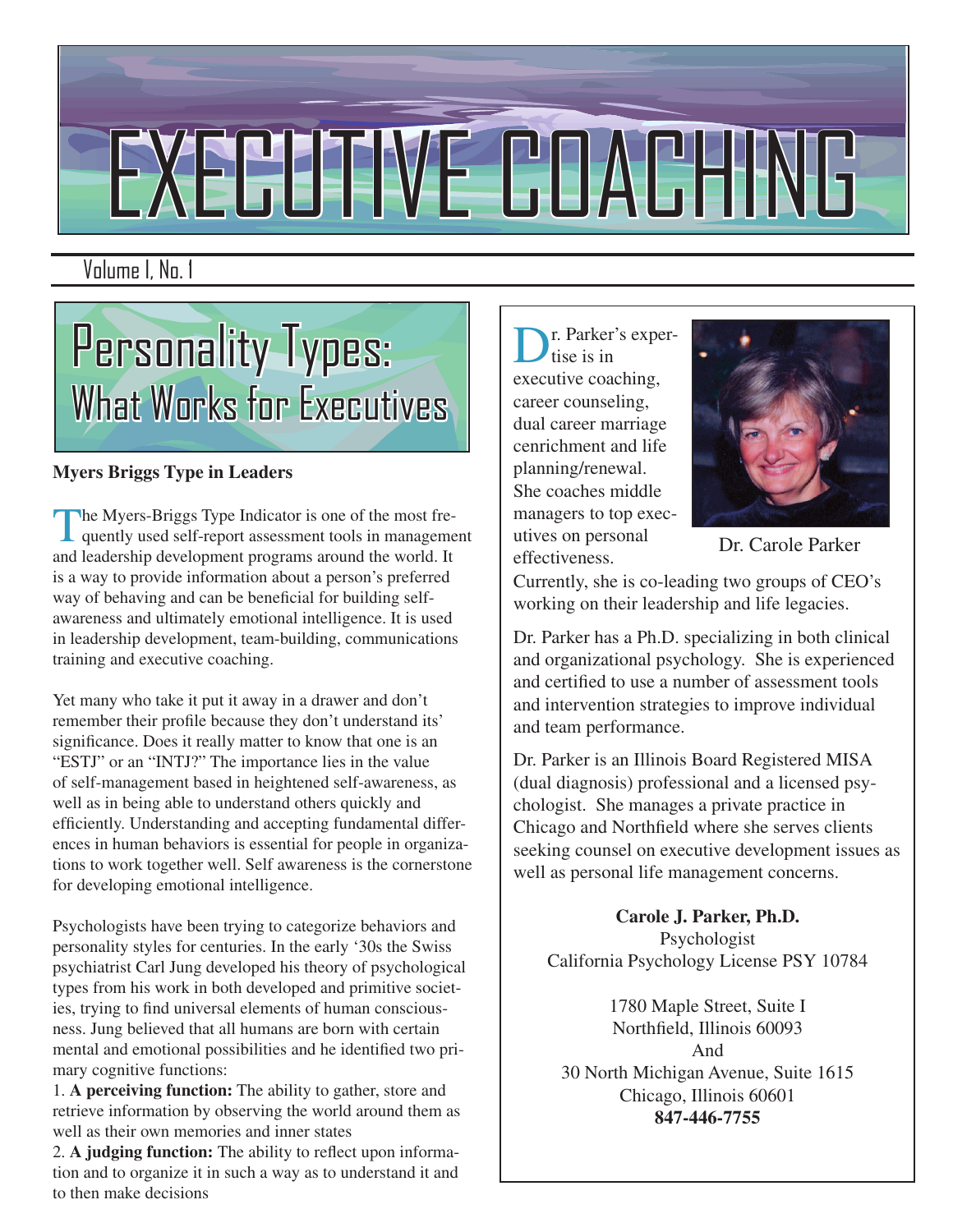Jung saw that all humans have a natural impulse to relate meaningfully to the world and people through productive work and significant relationships. The way that they do this is through gathering information, processing it, and making decisions to act- through behaviors, thinking or speaking. He also believed that people have natural preferences and differences in the way they do these things.

In 1941, Isabel B. Myers and Katharine Briggs applied Jung's theory to developing an assessment instrument that would provide a structured, systematic way of recognizing these basic individual differences. Developed and refined over sixty years, the Myers-Briggs Type Indicator is also known as the MBTI. After taking the self-report questionnaire, a person is given a four letter profile, representing preferences on four dimensions.

1. Is the person an E (Extraversion) or an I (Introversion): Does he or she prefer to direct their energy to and draw energy from the external world? Or does he or she prefer to direct and draw energy from the internal world?

2. Is the person an S (Sensing) or an N (Intuitive): Does he or she prefer to gather information through focus on what is actually present, the data available to the senses? Or does he or she gather information through Intuition, focusing on the connections and patterns?

3. Is the person a T (Thinking) or an F (Feeling): Does he or she prefer to organize and structure information and make decisions through logical, rational thinking? Or does he or she prefer to make decisions by a process of valuing the impact on people?

4. Is the person a J (Judging) or a P (Perceiving): Does he or she prefer to organize the external environment through order, structure and schedules (Judging)? Or does he or she prefer to keep the environment as open and unstructured as possible to include more information, possibilities and spontaneity (Perceiving)?

#### **How People Interact at Work**

These basic human differences in ways of perceiving and processing information show up in work<br>hebits. The differences in styles can be the rest severe habits. The differences in styles can be the root cause of many interpersonal conflicts. A person who values data and focuses on what is actually present (S) will often seem too analytical and detail-oriented for a person who focuses on the big picture and uses intuition (N). A person who makes rational, logical decisions (T) may seem to be missing the boat by ignoring values and ideals, when seen through the perspective of a person who is an "F."

One of the biggest sources of conflict over work habits shows up in differences on the fourth dimension, "J" and "P." A person whose style is a "J" will be an early starter, will organize their work with attention to deadlines, and may find it offensive when others are late or indecisive. On the other hand, many people prefer to keep their options open, allowing time for additional information. They will wait until the last minute before completing or deciding. The two different personalities can drive each other crazy in a work environment.

People who are extraverted may find that introverts are hard to read, and may even go so far as to judge them as aloof, uncaring, and even arrogant. Introverts may unfairly judge extraverts as being superficial, inconsistent, and insincere.

The value of doing any assessment lies in discovering one's own fundamental preferences and traits and how to use one's strengths, while at the same time diminishing the impact of weaknesses. Receiving professional feedback when results are presented should include exploring the concept that strengths can show up as a liability under stress or fatigue. Thus, being an extravert is a real advantage for establishing and maintaining interpersonal relationships, but there are pitfalls. Too much time spent in interacting with others may deter one from spending necessary time analyzing and thinking things through, for example. There are things to be learned from others with the opposite behavior preference. In fact, one of the biggest benefits from learning about the MBTI and other assessment tools, is that it opens horizons into developing an understanding and appreciation of others not like one's self.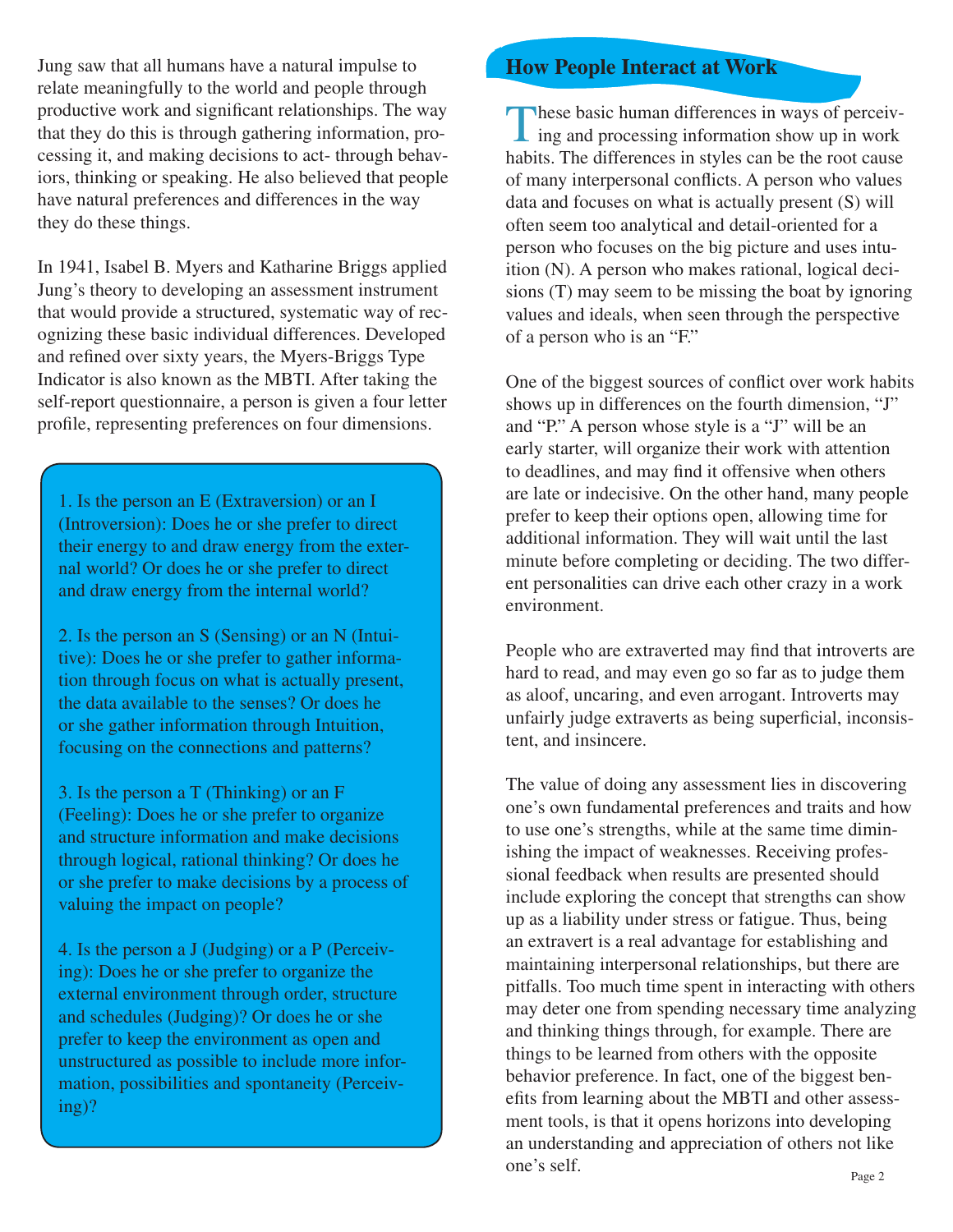There is great value in learning about one's psychological preferences, how they differ from others in a team environment, and looking at balance. A person has the capacity to act in opposite ways than is their usual preference or habit. Working with an executive coach can help explore ways of achieving balance and exploring out-of-preference behaviors that might be beneficial.

Some studies suggest that as a person ages and matures, they are better able to explore and consider using behaviors that are out-or-preference. Thus, an executive who has focused on rational, logical decision-making throughout his or her career may decide at mid-life to incorporate values and explore feelings of stakeholders. An introverted executive may feel comfortable and secure enough at mid-life to begin to reach out to others and explore his or her extraverted tendencies. Working with an executive coach at mid-career on these issues can be very beneficial.

### **The Isolated Executive: Extraverted and Introverted Styles**

**When an executive moves up the hierarchal ladder** in the organization, the promotion is often accompanied by an increasing sense of isolation and loneliness. Goleman, Boyatzis and McKee coined the phrase "CEO disease" to describe the isolation of top executives in their book *Primal Leadership* (HBR Press, 2002). It refers to an information vacuum around leaders created when people withhold important and sometimes unpleasant information.

Life is indeed lonely at the top. People may appear more reluctant to share information, staff members may be less forthcoming about emerging issues, and colleagues don't engage as openly in dialogue. Many executives struggle to make sense of this loneliness. It is also very important to look at the extraversion/ introversion dynamic and how that contributes to a leader's isolation.

Extraverted leaders tend to make quick decisions and move into action, sometimes before enough time for reflection and analysis. They may think out loud, and share ideas without forethought which may then be leaked as decisions or policies. Introverted leaders may continue to reflect when it is time for action and their preference for internal processing may exclude others. Both types of leaders become isolated through externally created conditions and self-imposed ones.

Knowledge of how the introversion/extraversion dynamic contributes to creating isolation can help.

Extraverted leaders are drawn to interact with the external world and to bounce ideas off people. They are likely to bring people together to explore issues. However, the extraverted executive may overwhelm and intimidate people, push ideas prematurely, and unintentionally reveal confidences. Then when ideas are leaked or taken as decisions rather than mere brainstorming possibilities, the executive feels betrayed. The extravert may then stop sharing information and imposes a cautious isolation. The extraverted executive finds this immensely difficult as he or she cuts off a vital source of inspiration and energy, because extraverts draw their intellectual vitality from interacting with the external environment.

For the introverted leader, isolation can also become extreme and no longer beneficial. While introverts seek out solitary time in order to process internally, this may cause others to perceive them as aloof, distant, unapproachable and even arrogant. When gathering information, the introvert needs to read, to analyze and reflect. Information is often preferred delivered in written form, rather than verbal. The introverted executive typically develops strategies for creating solitude even in the midst of busy organizational life. Thus, appointments may be difficult to get, meetings may be highly structured and organized, and there may be little room for spontaneous sharing and brainstorming. The introverted leader may be "hard to read." Under stress, the introverted leader will disengage and retreat to quiet space, leaving others to wonder. This dynamic contributes to isolation and it recreates itself as others withdraw from interacting with the leader.

## **Developing Out-of-Preference Behaviors**

The introverted leader may be surprised when he or she discovers that their natural style is so often minimizated. He or she can learn to involve others an misinterpreted. He or she can learn to involve others and to share information more frequently. The extraverted leader needs to understand how to continue to work with others without sharing information prematurely. Making sure that brainstorming sessions are understood as confidential and provisional can help preserve the extraverted leader's ability to work and think out loud. Both psychological types can benefit from learning about and trying on out-of-preference behaviors especially with coaching. Page 3